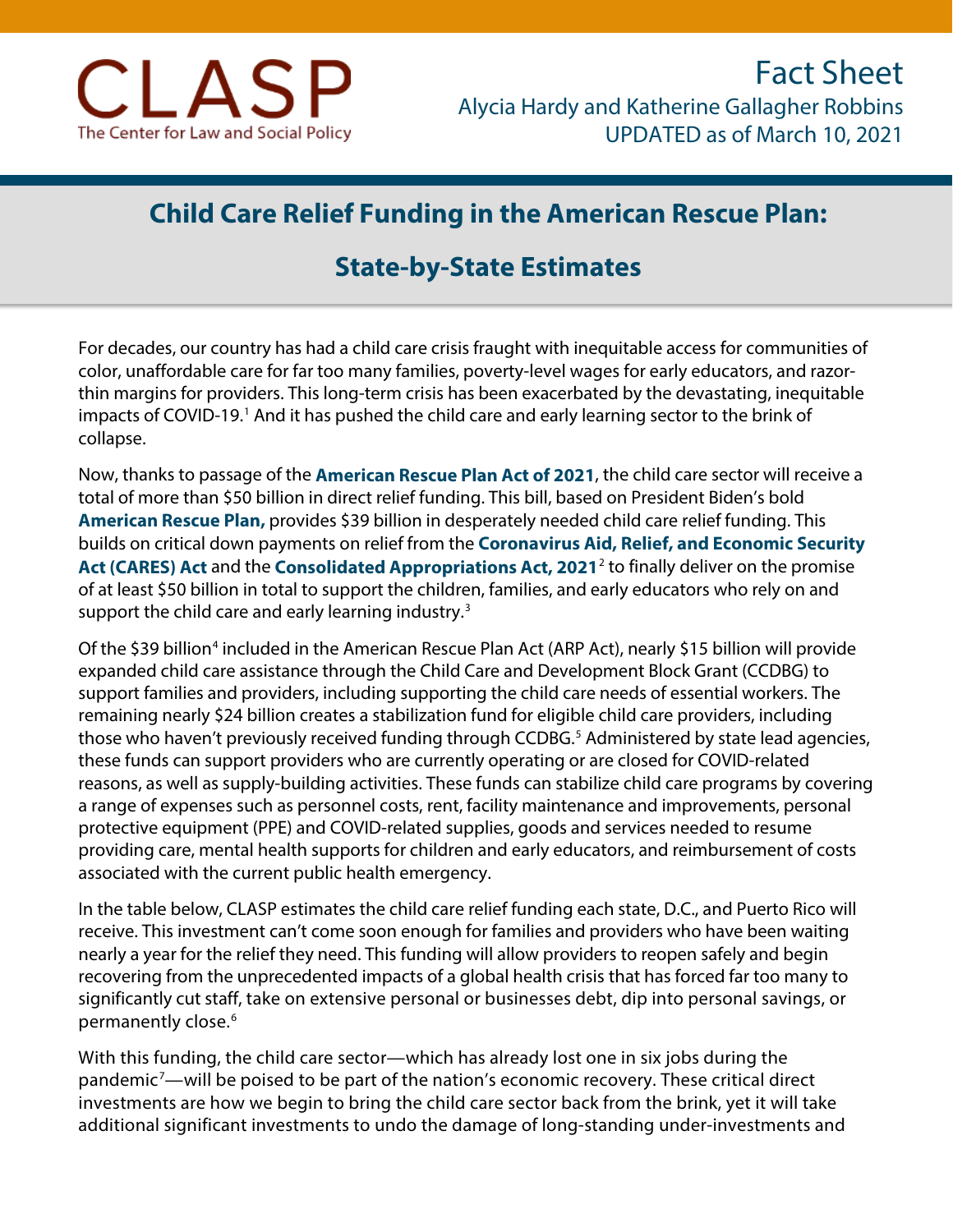build back a better, more equitable, accessible, and affordable system that meets the needs of children, families, and early educators.

For questions, please contact Katherine Gallagher Robbins at **[kgallagherrobbins@clasp.org.](mailto:kgallagherrobbins@clasp.org)** 

| <b>State</b>         | <b>Expanded Child</b><br><b>Care Assistance</b> | <b>Child Care</b><br><b>Stabilization Funds</b> | <b>Total</b> <sup>8</sup> |
|----------------------|-------------------------------------------------|-------------------------------------------------|---------------------------|
| Alabama              | \$282,206,109                                   | \$451,360,338                                   | \$733,566,447             |
| Alaska               | \$28,345,643                                    | \$45,336,010                                    | \$73,681,653              |
| Arizona              | \$372,903,589                                   | \$596,421,852                                   | \$969,325,441             |
| Arkansas             | \$178,870,325                                   | \$286,085,126                                   | \$464,955,451             |
| California           | \$1,446,271,764                                 | \$2,313,166,480                                 | \$3,759,438,243           |
| Colorado             | \$178,914,747                                   | \$286,156,174                                   | \$465,070,921             |
| Connecticut          | \$106,214,545                                   | \$169,879,500                                   | \$276,094,045             |
| Delaware             | \$41,736,172                                    | \$66,752,816                                    | \$108,488,988             |
| District of Columbia | \$24,910,793                                    | \$39,842,313                                    | \$64,753,107              |
| Florida              | \$952,299,711                                   | \$1,523,107,777                                 | \$2,475,407,488           |
| Georgia              | \$605,401,331                                   | \$968,278,647                                   | \$1,573,679,978           |
| Hawaii               | \$49,950,950                                    | \$79,891,530                                    | \$129,842,480             |
| Idaho                | \$86,632,921                                    | \$138,560,659                                   | \$225,193,581             |
| Illinois             | \$497,857,043                                   | \$796,272,356                                   | \$1,294,129,400           |
| Indiana              | \$337,757,560                                   | \$540,209,306                                   | \$877,966,866             |
| Iowa                 | \$142,272,650                                   | \$227,550,820                                   | \$369,823,470             |
| Kansas               | \$133,736,063                                   | \$213,897,406                                   | \$347,633,469             |
| Kentucky             | \$293,900,454                                   | \$470,064,269                                   | \$763,964,723             |
| Louisiana            | \$297,435,357                                   | \$475,717,991                                   | \$773,153,348             |
| Maine                | \$45,752,459                                    | \$73,176,465                                    | \$118,928,924             |
| Maryland             | \$193,245,258                                   | \$309,076,388                                   | \$502,321,646             |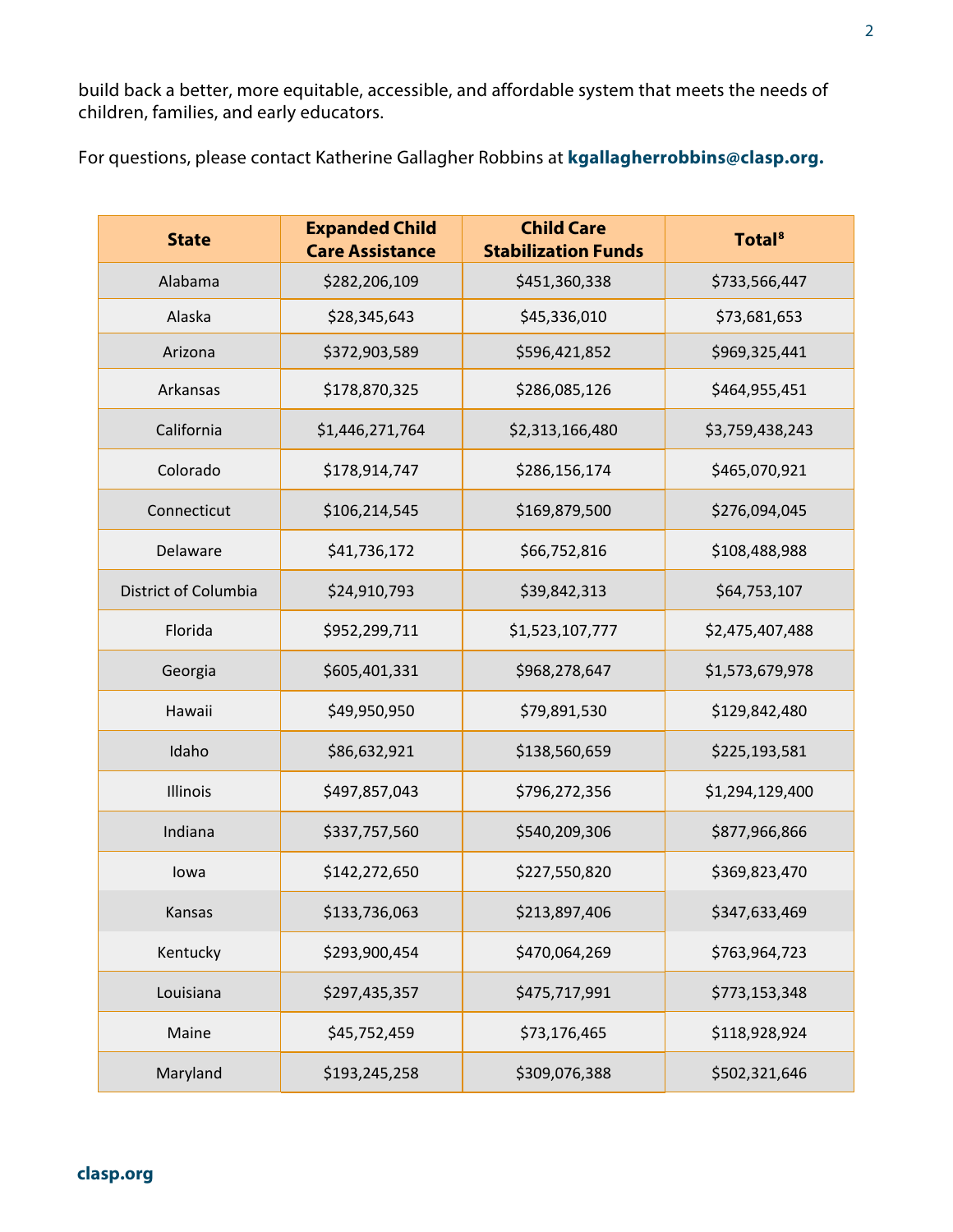<span id="page-2-8"></span><span id="page-2-7"></span><span id="page-2-6"></span><span id="page-2-5"></span><span id="page-2-4"></span><span id="page-2-3"></span><span id="page-2-2"></span><span id="page-2-1"></span><span id="page-2-0"></span>

| <b>State</b>      | <b>Expanded Child</b><br><b>Care Assistance</b> | <b>Child Care</b><br><b>Stabilization Funds</b> | <b>Total</b> <sup>8</sup> |
|-------------------|-------------------------------------------------|-------------------------------------------------|---------------------------|
| Massachusetts     | \$196,560,939                                   | \$314,379,488                                   | \$510,940,427             |
| Michigan          | \$438,107,366                                   | \$700,708,745                                   | \$1,138,816,111           |
| Minnesota         | \$202,699,799                                   | \$324,197,977                                   | \$526,897,775             |
| Mississippi       | \$199,747,751                                   | \$319,476,473                                   | \$519,224,225             |
| Missouri          | \$277,692,171                                   | \$444,140,748                                   | \$721,832,919             |
| Montana           | \$42,563,312                                    | \$68,075,745                                    | \$110,639,057             |
| Nebraska          | \$89,466,898                                    | \$143,093,322                                   | \$232,560,220             |
| Nevada            | \$139,067,930                                   | \$222,425,191                                   | \$361,493,121             |
| New Hampshire     | \$29,796,854                                    | \$47,657,077                                    | \$77,453,931              |
| New Jersey        | \$267,318,108                                   | \$427,548,475                                   | \$694,866,584             |
| <b>New Mexico</b> | \$123,219,275                                   | \$197,076,860                                   | \$320,296,135             |
| <b>New York</b>   | \$703,076,955                                   | \$1,124,501,000                                 | \$1,827,577,955           |
| North Carolina    | \$503,793,710                                   | \$805,767,458                                   | \$1,309,561,168           |
| North Dakota      | \$29,168,010                                    | \$46,651,303                                    | \$75,819,313              |
| Ohio              | \$500,076,175                                   | \$799,821,634                                   | \$1,299,897,810           |
| Oklahoma          | \$226,888,091                                   | \$362,884,722                                   | \$589,772,813             |
| Oregon            | \$155,626,190                                   | \$248,908,466                                   | \$404,534,656             |
| Pennsylvania      | \$455,710,941                                   | \$728,863,896                                   | \$1,184,574,837           |
| Puerto Rico       | \$118,026,248                                   | \$188,771,133                                   | \$306,797,381             |
| Rhode Island      | \$35,795,528                                    | \$57,251,353                                    | \$93,046,880              |
| South Carolina    | \$272,966,569                                   | \$436,582,621                                   | \$709,549,189             |
| South Dakota      | \$38,696,983                                    | \$61,891,939                                    | \$100,588,922             |
| Tennessee         | \$346,649,764                                   | \$554,431,493                                   | \$901,081,257             |
| Texas             | \$1,703,369,713                                 | \$2,724,368,837                                 | \$4,427,738,550           |
| Utah              | \$163,429,739                                   | \$261,389,459                                   | \$424,819,198             |
| Vermont           | \$18,339,732                                    | \$29,332,559                                    | \$47,672,291              |
| Virginia          | \$305,492,999                                   | \$488,605,381                                   | \$794,098,380             |